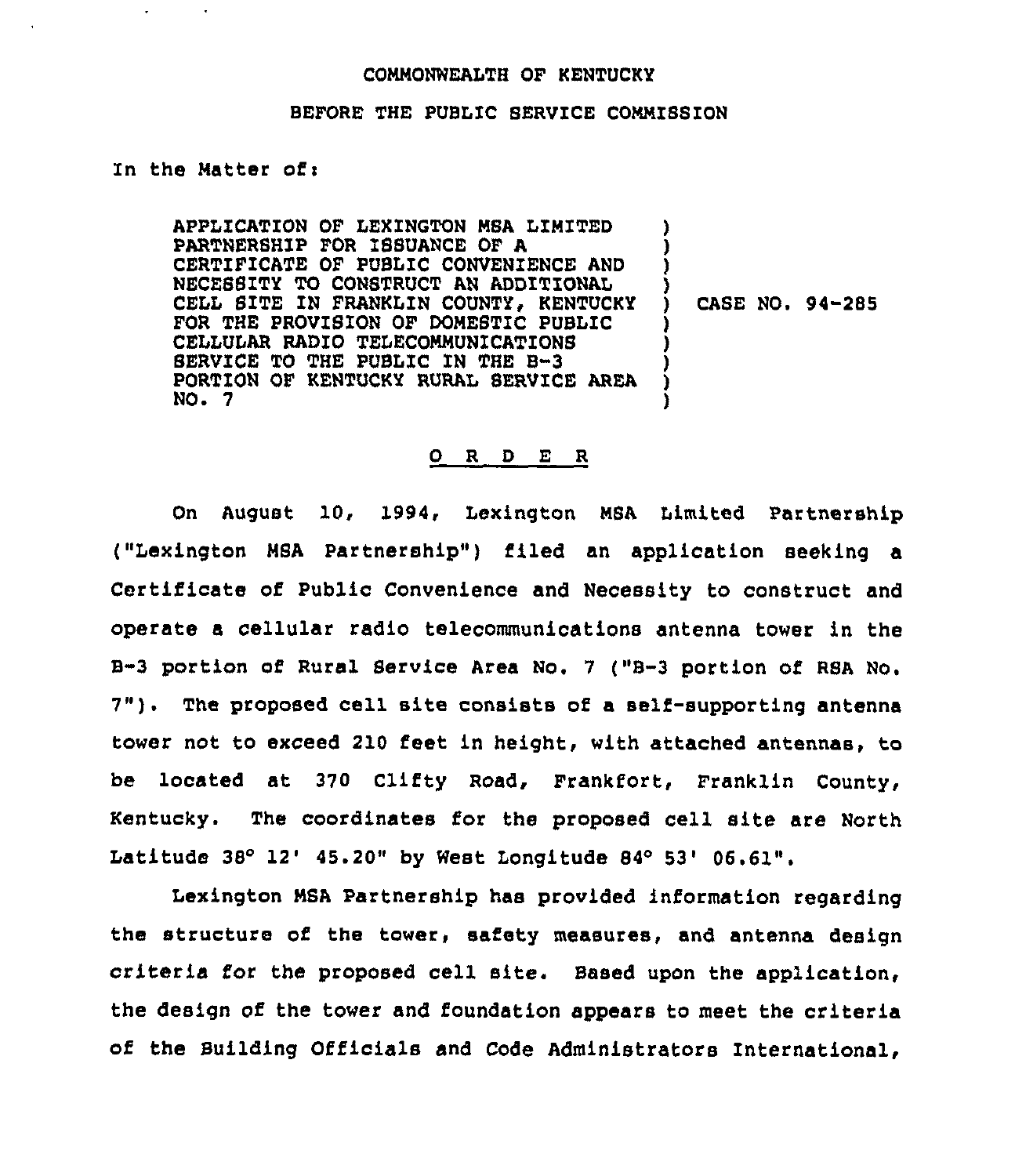Inc. National Building Code, with reference to earthquakes, winds, and tornadoes.

Pursuant to KRS 100.324(1), the proposed cell site's construction is exempt from local zoning ordinances. However, Lexington MSA Partnership has notified the Frankfort/Franklin County Planning Commission of the proposed construction. Lexington NSA Partnership has filed applications with the Federal Aviation Administration ("FAA") and the Kentucky Airport Soning Commission ("KASC") seeking approval for the construction and operation of the proposed cell site. Both applications are pending.

Lexington MSA Partnership has filed notices verifying that each property owner and resident within 500 feet of the proposed cell site has been notified of the pending construction. The notice solicited any comments and informed the property owners snd residents of their right to intervene. Several letters objecting to the proposed construction were received by the Commission. Two protestors requested and were granted full intervention in this proceeding and a public hearing was held January 19, 1995.

The Intervenors and other property owners opposed the proposed construction primarily due to aesthetic concerns. They also argued that the proposed tower may interfere with already disrupted television reception and that the construction may aggravate an existing septic system problem on the leased property.

Lexington NSA Partnership argues that the proposed construction is necessary to improve coverage. The proposed site was selected because it was ideal for providing service in the

$$
-2-
$$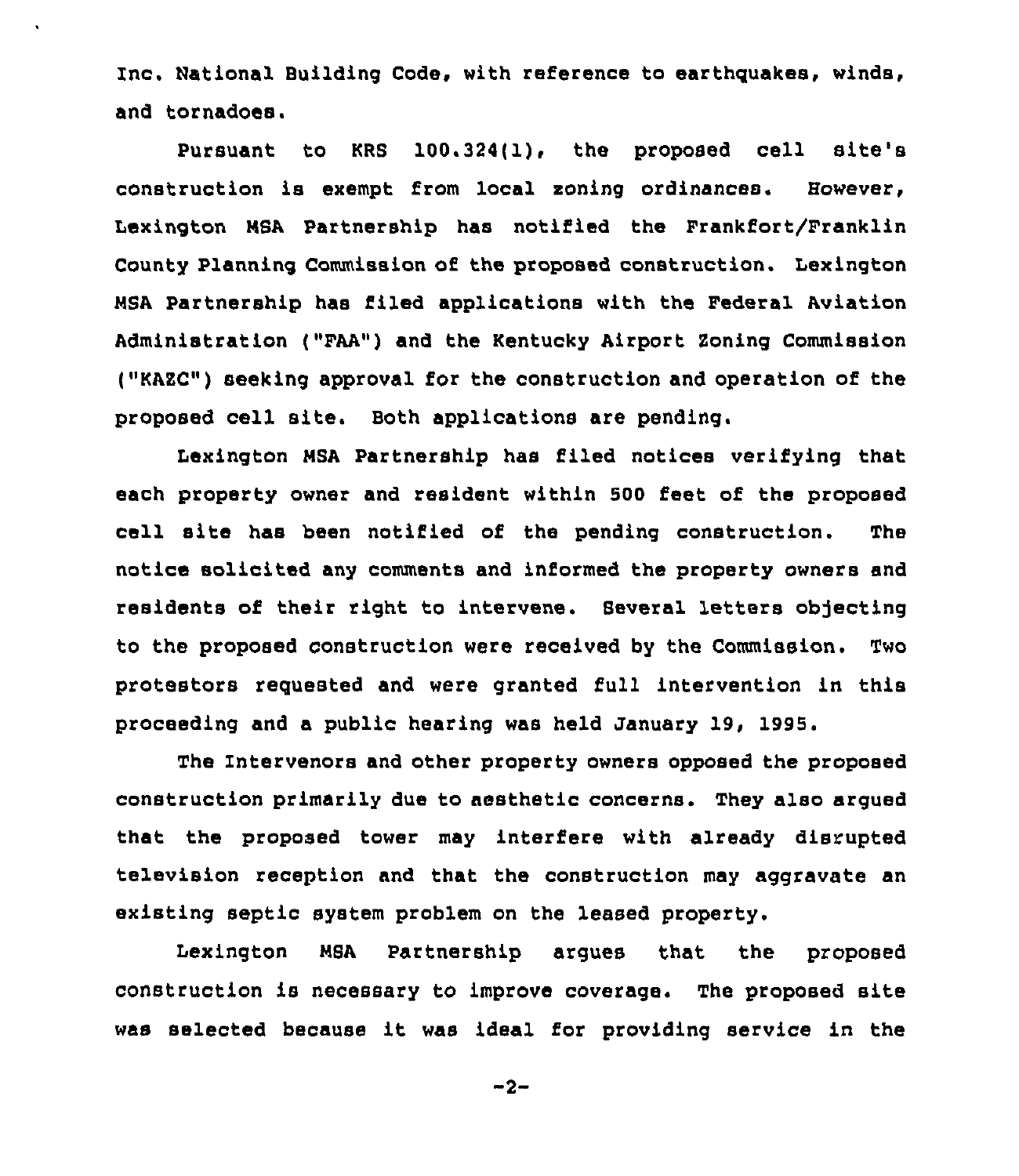vicinity and a television antenna tower already exists on the leased property. Lexington MSA Partnership considered locating its facilities on the existing tower but determined that it was structurally inadequate. Lexington M8A Partnership stated that any septic or interference problems worsened by the proposed facility would be corrected to a condition as good or better than what existed prior to the construction. In addition, to minimize the aesthetic impact of the proposed facility, Lexington MSA Partnership proposes to install a wooden privacy fence on three of the four sides visible to the surrounding property owners and has requested permission from the FAA for approval to operate the proposed tower without lighting.

Pursuant to KRS 278.280, the Commission is required to determine proper practices to be observed when it finds, upon complaint or on its own motion, that the facilities of any utility subject to its jurisdiction are unreasonable, unsafe, improper, or insufficient. To assist the Commission in its efforts to comply with this mandate, Lexington MSA Partnership should notify the Commission if it does not use this antenna tower to provide cellular radio telecommunications services in the manner set out in its application and this Order. Upon receipt of such notice, the Commission may, on its own motion, institute proceedings to consider the proper practices, including removal of the unused antenna tower, which should be observed by Lexington MSA Partnership.

 $-3-$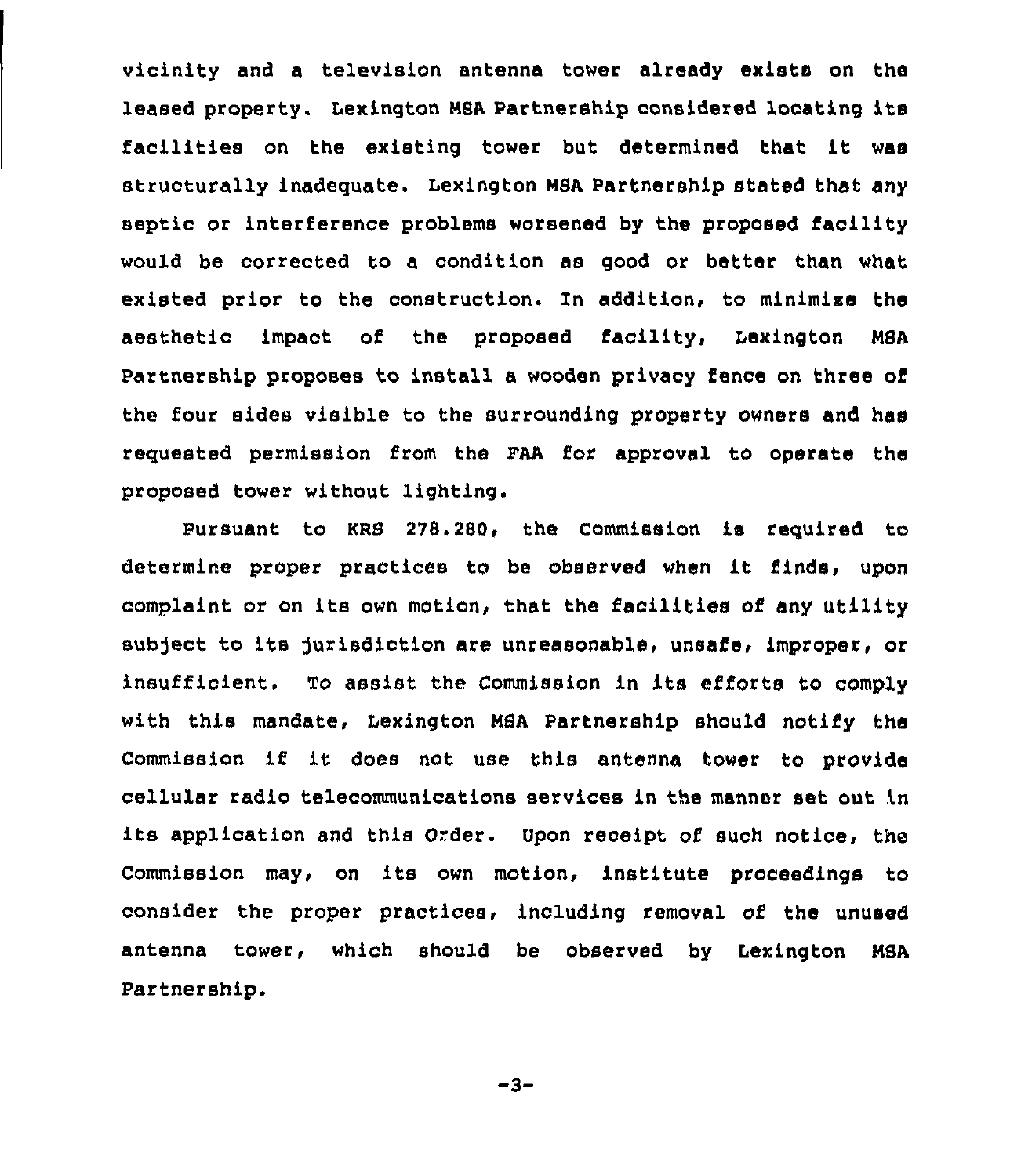The Commission finds that there is insufficient evidence to conclude that the proposed construction will constitute a safety hasard, unduly affect aesthetics or adversely impact property values in the surrounding area.

The Commission, having considered the evidence of record and being otherwise sufficiently advised, finds that Iexington NSA Partnership should be granted a Certificate of Public Convenience and Necessity to construct and operate the proposed cell site in the B-3 portion of RSA No. 7 under its currently approved tariff.

IT IS THEREFORE ORDERED that:

l. Lexington NSA Partnership be and it hereby is granted <sup>a</sup> Certificate of Public Convenience and Necessity to construct and operate a self-supporting antenna tower not to exceed 210 feet in height, with attached antennas, to be located at 370 Clifty Road, Frankfort, Franklin County, Kentucky. The coordinates for the proposed cell site are North Latitude 38° 12' 45.20" by West Longitude  $84^{\circ}$  53'  $06.61$ ".

2. In order to minimize any aesthetic impact, Lexington MSA Partnership shall install a wooden privacy fence and seek authorisation from the proper authority to operate the facility without lighting as proposed by it during the hearing in this proceeding.

3. Lexington NSA Partnership shall file a copy of the final decisions regar8ing its pending FAA and KAZC applications for the proposed construction within 10 days of receiving these decisions.

 $-4-$